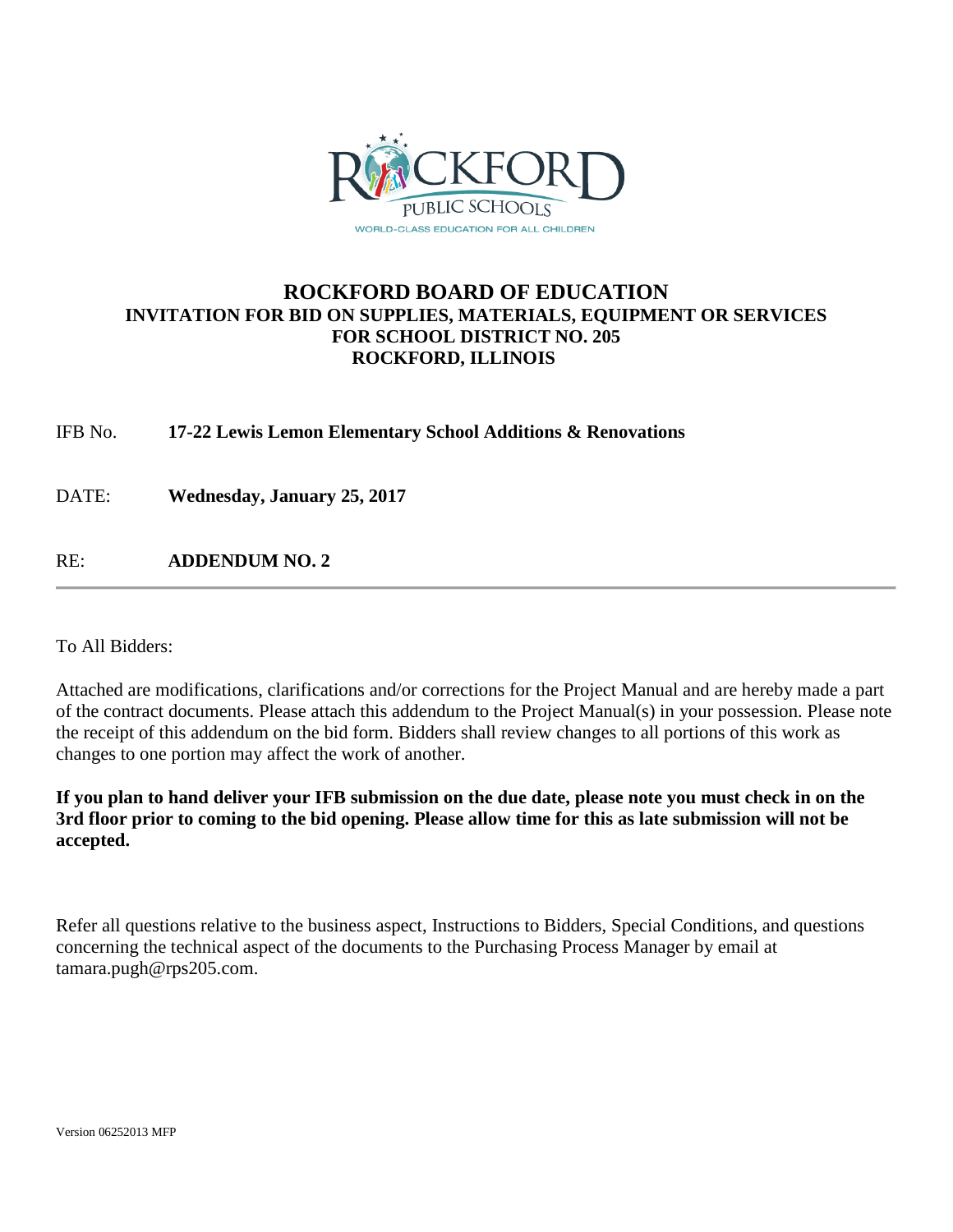# RICHARD L. JOHNSON<br>ASSOCIATES | ARCHITECTS

# **ADDENDUM TWO**

Project No.: **RPS#17-22** 

> Date: **JANUARY 25, 2017**

Subject: **CHANGES TO BIDDING DOCUMENTS** 

**CAFETERIA ADDITION AND REMODELING TO LEWIS LEMON ELEMENTARY SCHOOL** Project: **ROCKFORD PUBLIC SCHOOLS ROCKFORD, ILLINOIS** 

**Bids Due:** 2:00PM, WEDNESDAY, FEBRUARY 1, 2017

RICHARD L. JOHNSON ASSOCIATES, INC. From: **4703 CHARLES STREET** ROCKFORD, IL 61108

To: **ALL PROJECT DOCUMENT HOLDERS** 

Please reproduce this Addendum as needed, and attach to the Project Manuals for the above project.

Bidders shall indicate receipt of this and all Addenda in the space provided on the Bid Form. Failure to do so may be sufficient cause to reject the bid.

Sincerely, RICHARD L. JOHNSON ASSOCIATES, INC.

y Carbaugh, Principal Terl

This Addendum consists of: Pages 1 thru 3. Revised 24x36 Drawings: S6 dated January 25, 2017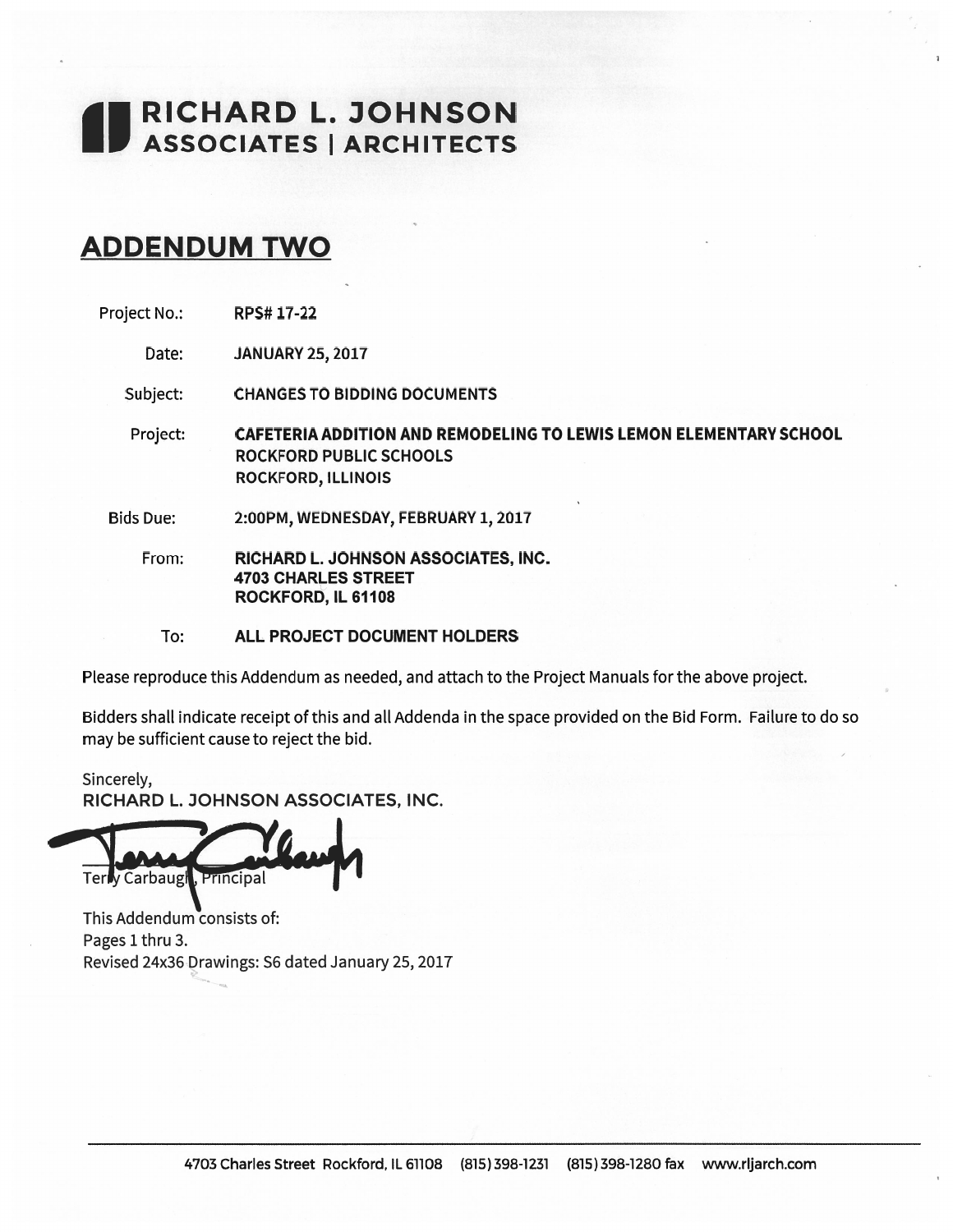**NOTE:** Wherein this Addendum conflicts with the original Project Manual and Drawings, this Addendum shall govern.

# **CHANGES to the PROJECT MANUAL**

#### **1. SECTION 012900 - PAYMENT PROCEDURES**

- **1.1.** Page 012900-4, para. L. 1. b. : Delete as written and replace with the following.
	- b. Parking Lot: July 15, 2017

#### **2. SECTION 096519 - RESILIENT FLOORING & BASE**

**2.1.** Page 096519-2, para. 2.1. A. 2. a. : Delete QTZ-3-6352 and replace it with **QTZ-3 9353**.

# **CHANGES to the STRUCUTRAL DRAWINGS**

#### **3. SHEET S6**

**3.1.** Lighting Fixture & New Panel Schedules: Delete electrical note pertaining to shrink tube for insulation reinforcement of new branch circuits in its entirety.

# **CHANGES to the ARCHTECTURAL DRAWINGS**

#### **4. SHEET A406**

**4.1.** Change all details referencing 1/2" drawings scale to read 1 1/2".

## **CHANGES to the CIVIL DRAWINGS**

#### **5. SHEET C03**

**5.1.** Remove sheet S6 dated October 31, 2016 and replace with sheet S6 dated January 25, 2017

# **CHANGES to the ELECTRICAL DRAWINGS**

#### **6. SHEET E104**

**6.1.** Lighting Fixture & New Panel Schedules: Delete electrical note pertaining to shrink tube for insulation reinforcement of new branch circuits in its entirety.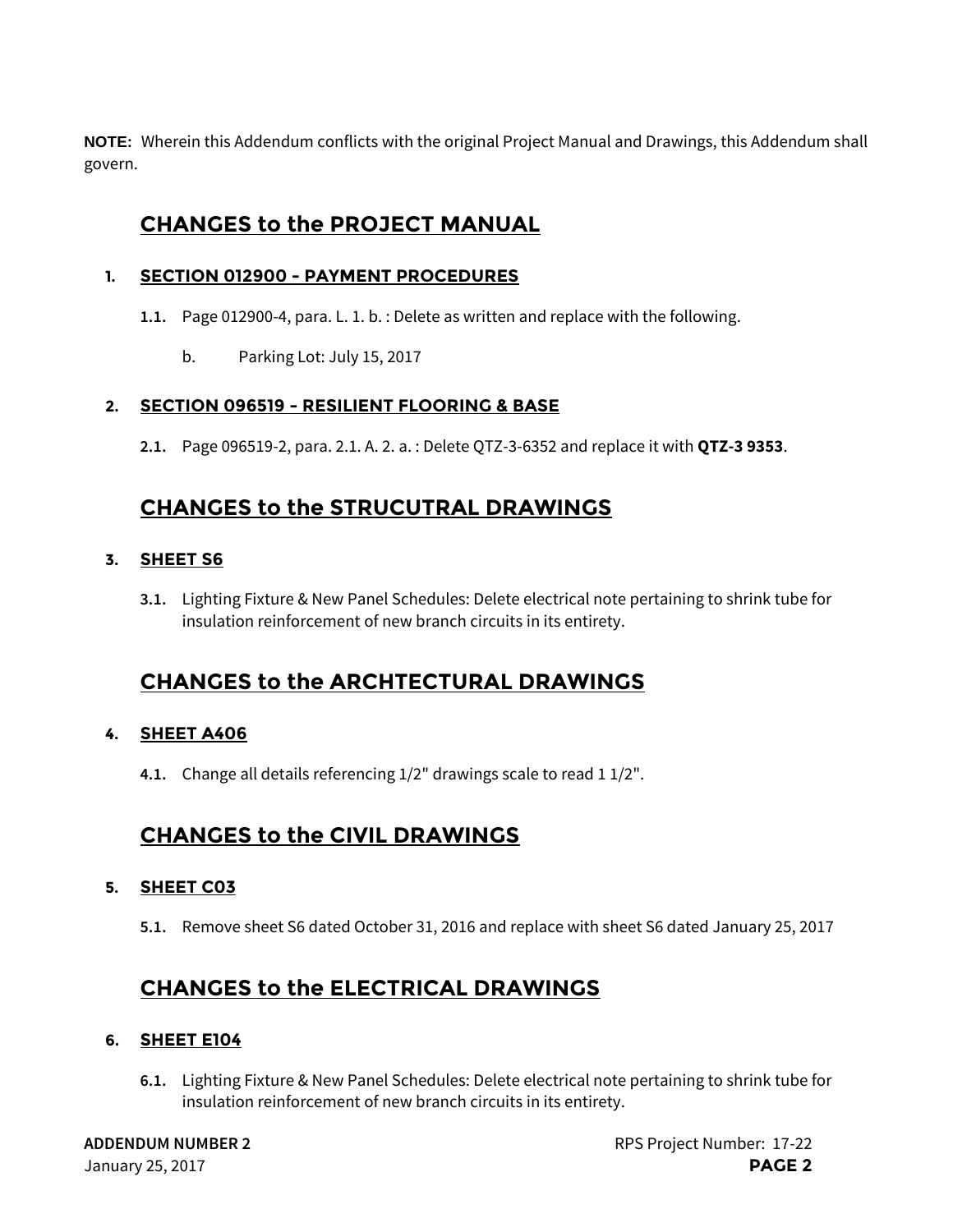# **BIDDING QUESTIONS and ANSWER LOG**

#### **7. BIDDING QUESTIONS AND ANSWERS**

**7.1.** Question #1) Please provide reinforcing detail for footing/pier as shown on Drawing S3 (Footing Detail #6, #9, #11A, #14 & #15), on Drawing S4 (Footing Detail #3, #5, #6 & #8) and on Drawing S6 (Pier Detail #2)

Answer #1) Detail 6/S3, 9/S3, 11A/S3, & 15/S3, reinforcing is shown on drawings. Detail 14/S3 is an existing foundation. Detail 2/S6 reinforcing will be clarified by addendum.

**7.2.** Question #2) In Specification Section, Supplementary Instructions to Bidders, Section 21, Minority & Female Owned Businesses, goals for MBE and FBE Minority Participation is discussed. However, no percent goals for MBE and FBE Minority Participation are given. What is the percent goals for MBE and FBE Minority Participation at time of Bid and if a State of Illinois grant is obtained by the district or Rockford board of Education?

Answer #2) MBE/FBE goals is not a requirement for this project. There is no state funding for this project.

**7.3.** Question #3) Provide clarification on the dishwasher, whether a hood will be required and who will be providing and installing the hood if it is required.

Answer #3) A hood is not required for the dishwasher. It is a ventless unit. I attached the cut sheet for clarification.

**7.4.** Question #4) I attended the pre-bid meeting on the 18th for the Lewis Lemon Renovation project. We're a kitchen equipment contractor, and was inquiring if RPS was accepting bids for the items noted in section 114000(Foodservice Equipment) as PURCHASED BY RPS?

Answer #4) Contractor shall contact Jim Dobyns. [james.dobyns@rps205.com](mailto:james.dobyns@rps205.com)

### **END ADDENDUM NUMBER 2**